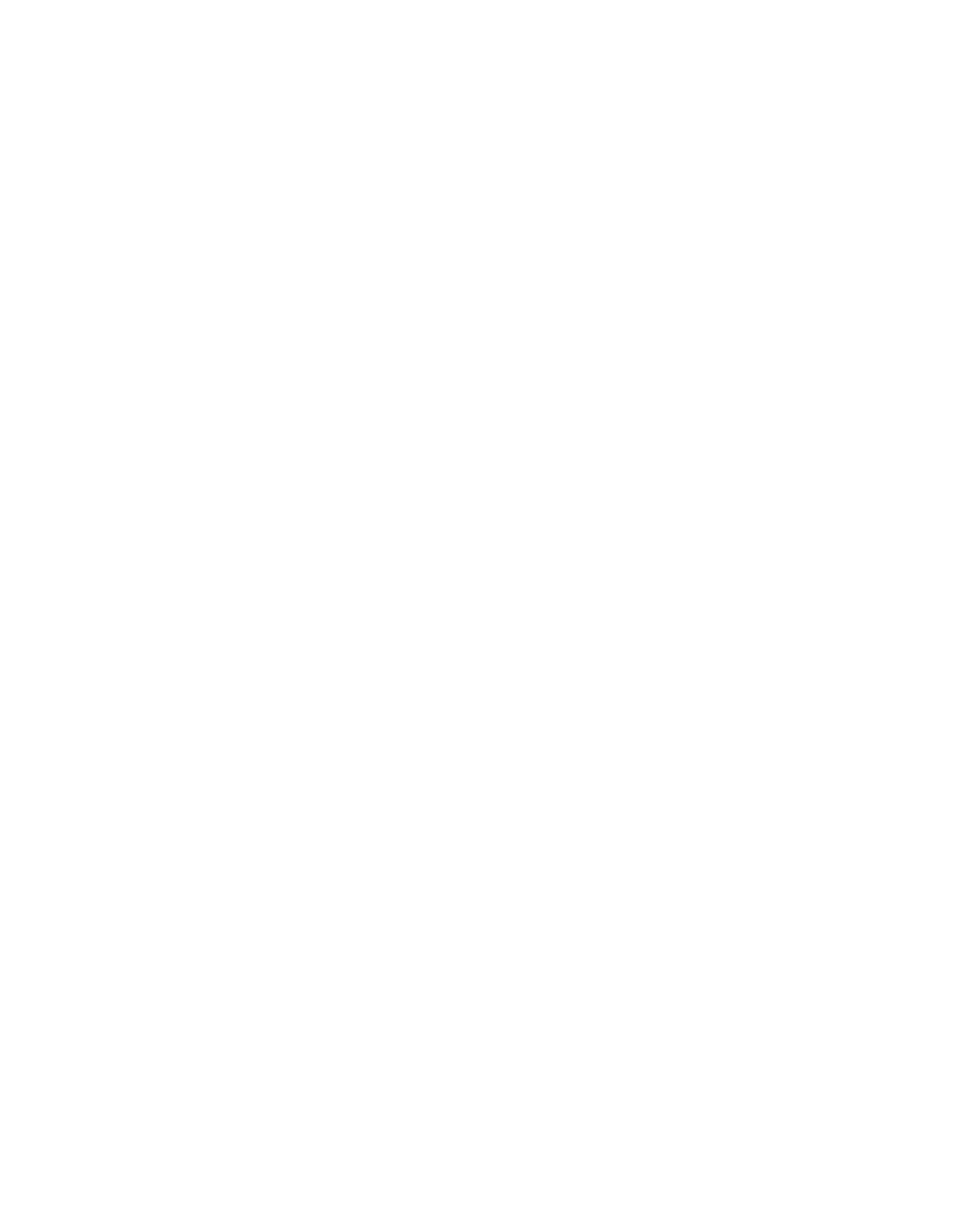# **Monday, 18 July**

### 11:15–11:30 **Welcome address**

### *Panel 1: Kinship and demography*

Chair: Lale Yalçın-Heckmann

- 11:30–13:00 **Daniel Devolder** (Autonomous University of Barcelona): Demographic regimes and kinship systems: A mutual relationship Chair: Georg Fertig
- 13:00–14:30 *Lunch*
- 14:30–15:00 **Sena Duygu Topçu**: Making money, making home: Household economic strategies of Syrian refugees in Istanbul
- 15:00–15:30 **Benjamin Matuzak**: Life under economic pressure in the 19<sup>th</sup> century: Borders and demographic systems
- 15:30–15:45 *Coffee break*
- 15:45–16:15 **Annabell Körner**: "Child in every family"? (In)fertility, demography, and the value of children in Georgia
- 16:15–16:45 **Yuliya Hilevych** (Radboud University Nijmegen): Men's and women's reproductive careers during fertility decline in Ukraine: Situating social influences within kinship systems
- 16:45–17:15 *Coffee break*

# 17:15–18:15 **Mikołaj Szołtysek**

Seminar "Kinship and demography"

*Reading:* G. William Skinner: Family systems and demographic processes, in: David I. Kertzer / Tom Fricke (eds.): Anthropological demography. Towards a new synthesis. Chicago 1997, pp. 53-95.

20:00 *Dinner* ("Erbenhof", Brauhausgasse 10)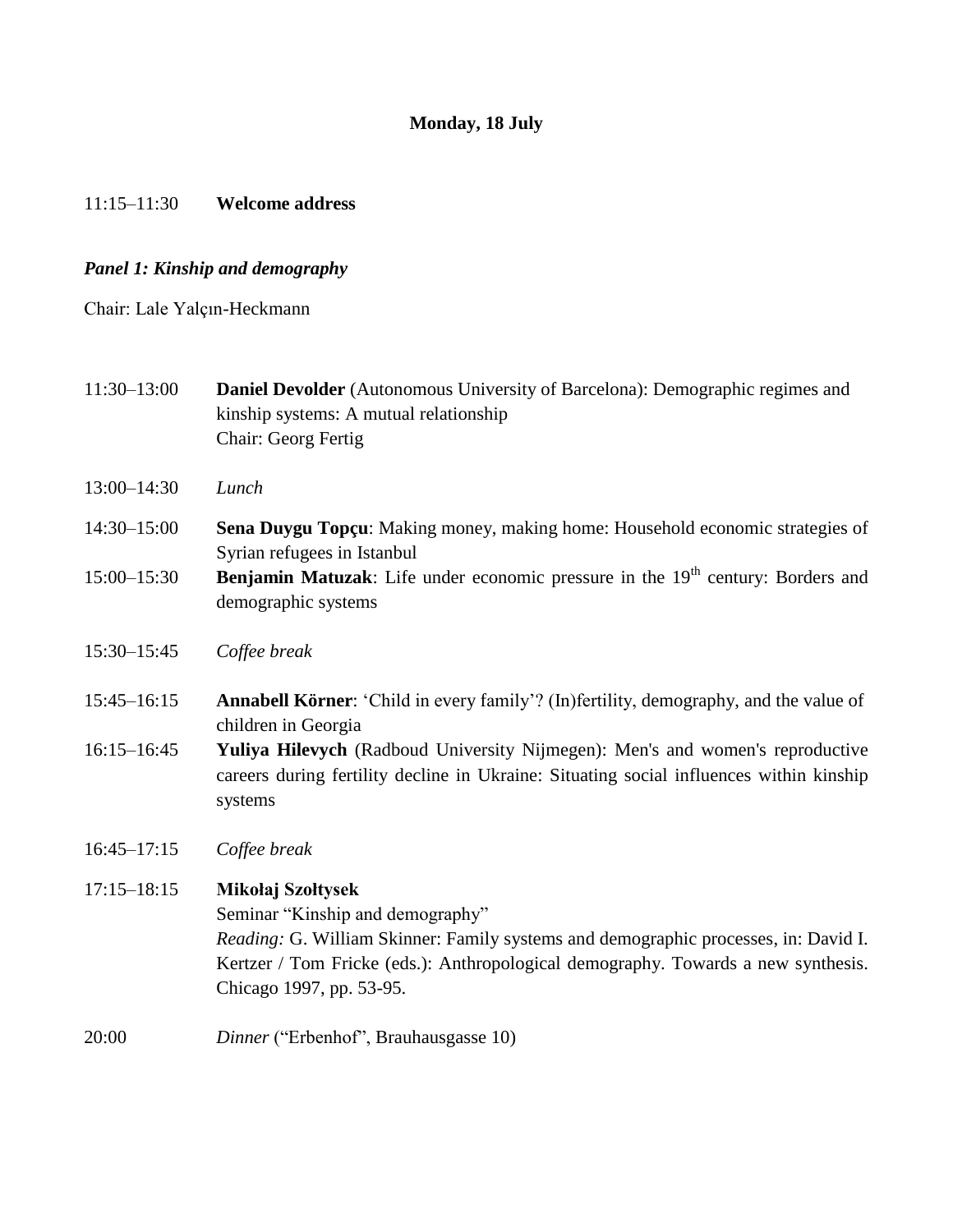# **Tuesday, 19 July**

### *Panel 2: Rural and urban transformation*

Chair: Helga Bumke

- 09:00–10:30 **Jeroen Poblome** (Catholic University of Leuven): Comparing past productive landscapes in small-scale communities over centuries. Change, development and growth at Classical/Hellenistic to late Roman Sagalassos Chair: Stefan Pfeiffer
- 10:30–10:45 *Coffee break*
- 10:45–11:15 **Oscar Dube**: Urban peasants & rural workers: On the problem to differentiate between rural and urban society in History
- 11:15–11:45 **Daniela Ana**: Following the local effect of transnational wine politics: reflections on the ethnographic study of wine production
- 11:45–12:00 *Coffee break*
- 12:00–12:30 **Nico Schwerdt**: Counterurbanization, rural prosperity or decline? Late antique pottery from Miletus and its hinterland compared
- 12:30–13:00 **Grażyna Liczbińska** (Adam Mickiewicz University Poznań): Rural and urban transformation in demographic measures and biological characteristics in historical Polish lands
- 13:00–14:30 *Lunch*
- 14:30–15:30 **François Bertemes** Seminar "Rural and urban transformation"
- 15:30–16:00 *Coffee break*
- 16:00–18:00 Principal Faculty (closed meeting)
- 18:00–19:00 General Assembly
- 19:30 *Dinner* ("Erbenhof", Brauhausgasse 10)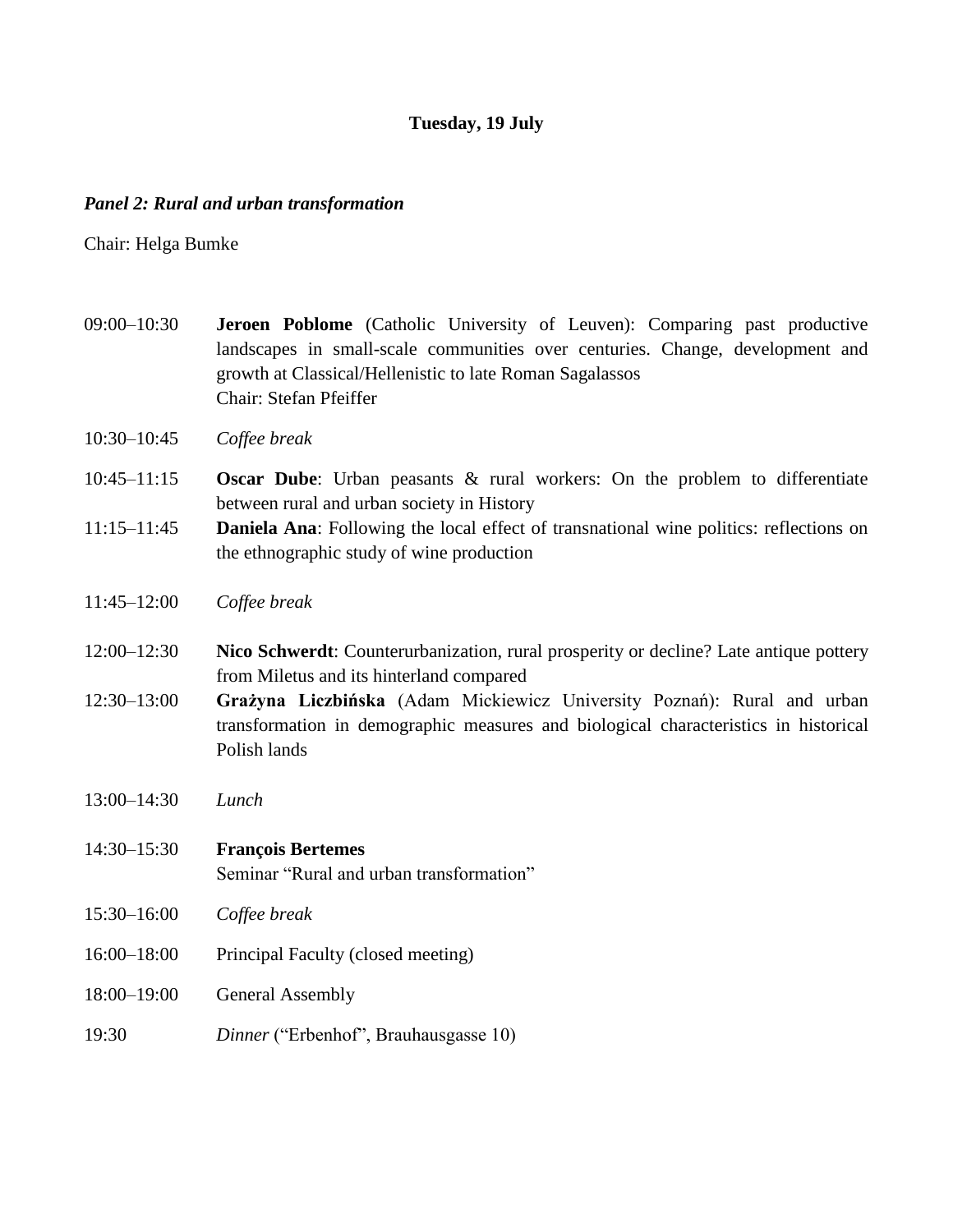# **Wednesday, 20 July**

### *Panel 3: Social norms*

Chair: Dittmar Schorkowitz

- 9:00–10:30 **Steven Sampson** (Lund University): Corruption, anti-corruption, un-corruption: societal decadence and 'islands of integrity' Chair: Chris Hann
- 10:30–10:45 *Coffee break*
- 10:45–11:15 **Maria Kozhevnikova**: How to enquire into unwritten social norms using criminal records
- 11:15–11:45 **Gunnar R. Dumke**: There are two sides to every coin Hellenistic queens in India
- 11:45–12:00 *Coffee break*
- 12:00–12:30 **Juana Maria Olives Pons**: Natural or controlled fertility? The organization of human fertility among pre-industrial societies
- 12:30–13:00 **Caroline Rusterholz** (Birkbeck, University of London): The Swiss bourgeois family model, a step towards reproductive emancipation (1955-1970)
- 13:00–14:30 *Lunch*
- 14:30–15:30 **Dietlind Hüchtker** & **Michael G. Müller** Seminar "Social norms" *Reading*: Julia Laite: Between Scylla and Charybdis: Women"s labour migration and sex trafficking, 1919-1949. Forthcoming.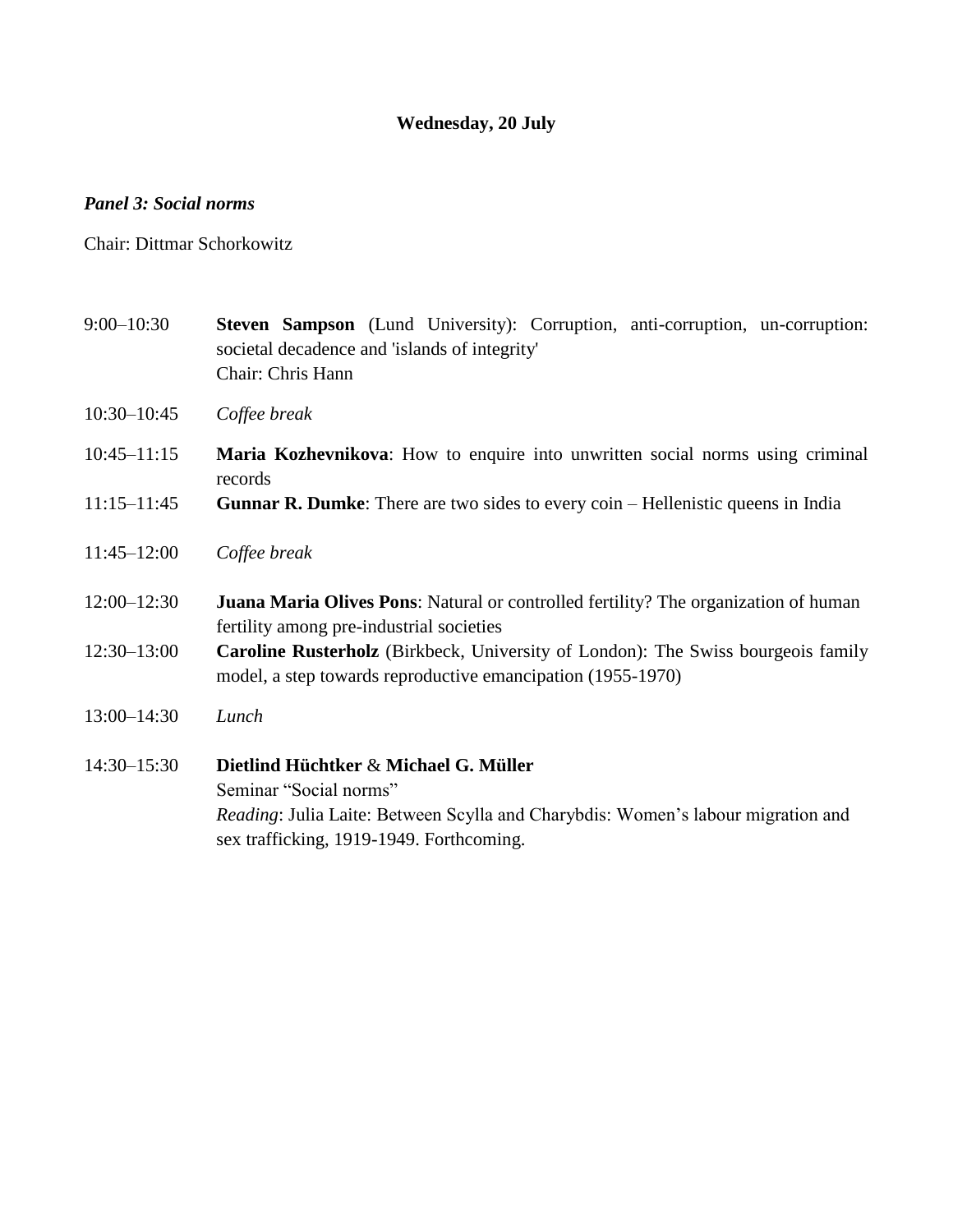# **Ph.D students of the IMPRS ANARCHIE (3 rd cohort)**

### **Daniela Ana**

Reconstructing place, reframing labour: A case of Moldovan wine production after the Russian embargoes

# **Oscar Dube**

Peasants and lords – small and big farmers: Innovation, institutions and productivity in Saxon agriculture, 1700 to 1900

# **Gunnar R. Dumke**

Alexander"s heirs in India – Graeco-Macedonian rule in Pakistan and North-Western India after Menander I Soter

# **Annabell Körner**

"Child in every family!" – Family planning, infertility and Assisted Reproductive Technologies in Georgia

# **Maria Kozhevnikova**

Concepts of deviant behaviour among Russian nobles of the first quarter of the 19<sup>th</sup> century

### **Benjamin Matuzak**

Life under economic pressure in the  $19<sup>th</sup>$  century: Borders and demographic systems

### **Juana Maria Olives Pons**

Social norms as a strategy of regulation of reproduction among hunter-fisher-gatherer societies

### **Nico Schwerdt**

Long-term urban change in Miletus from Roman Antiquity to early Byzantine times. A ceramic perspective

### **Sena Duygu Topçu**

Making money, making home: Household economic strategies of Syrian refugees in Istanbul